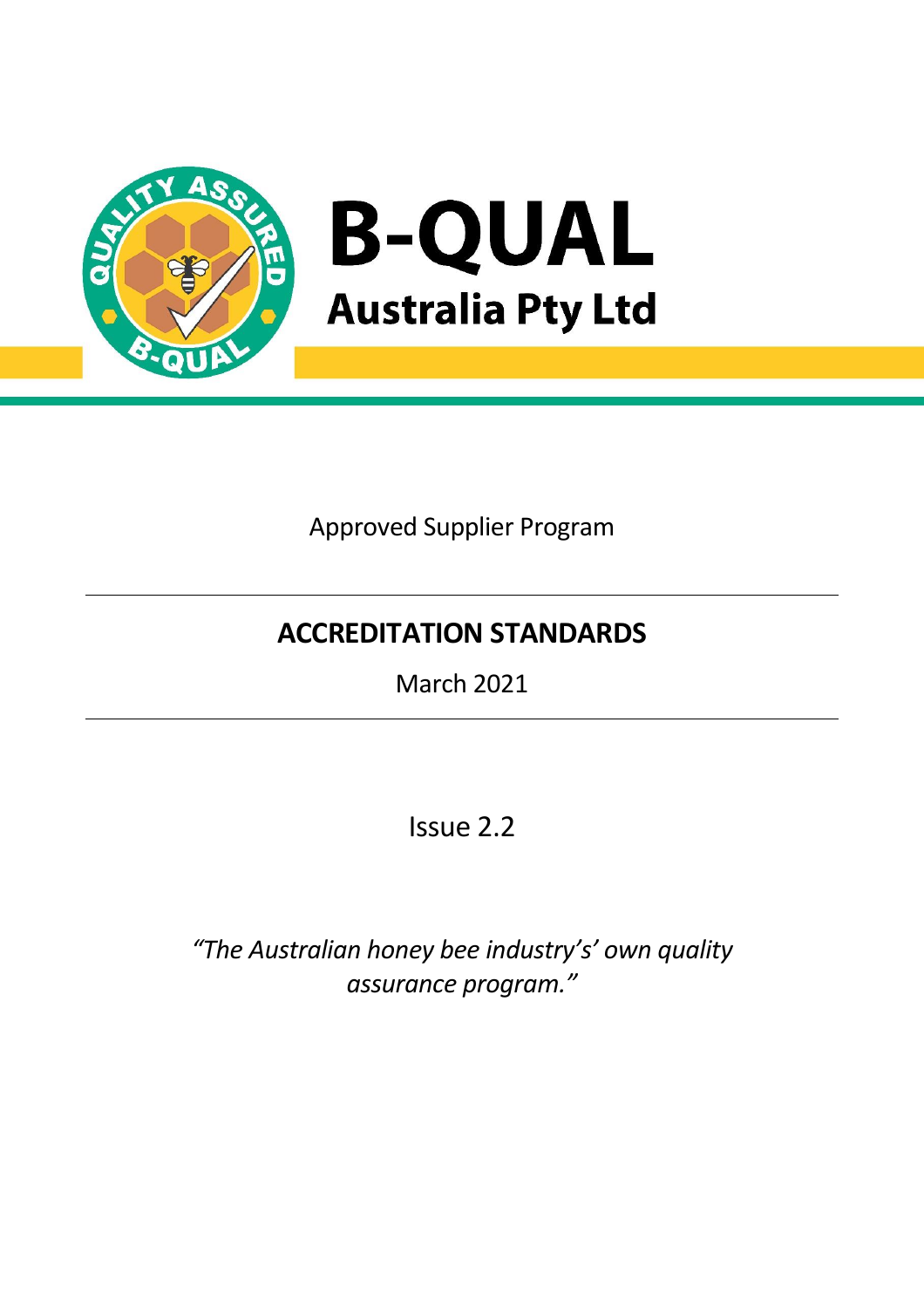

*Page intentionally left blank.*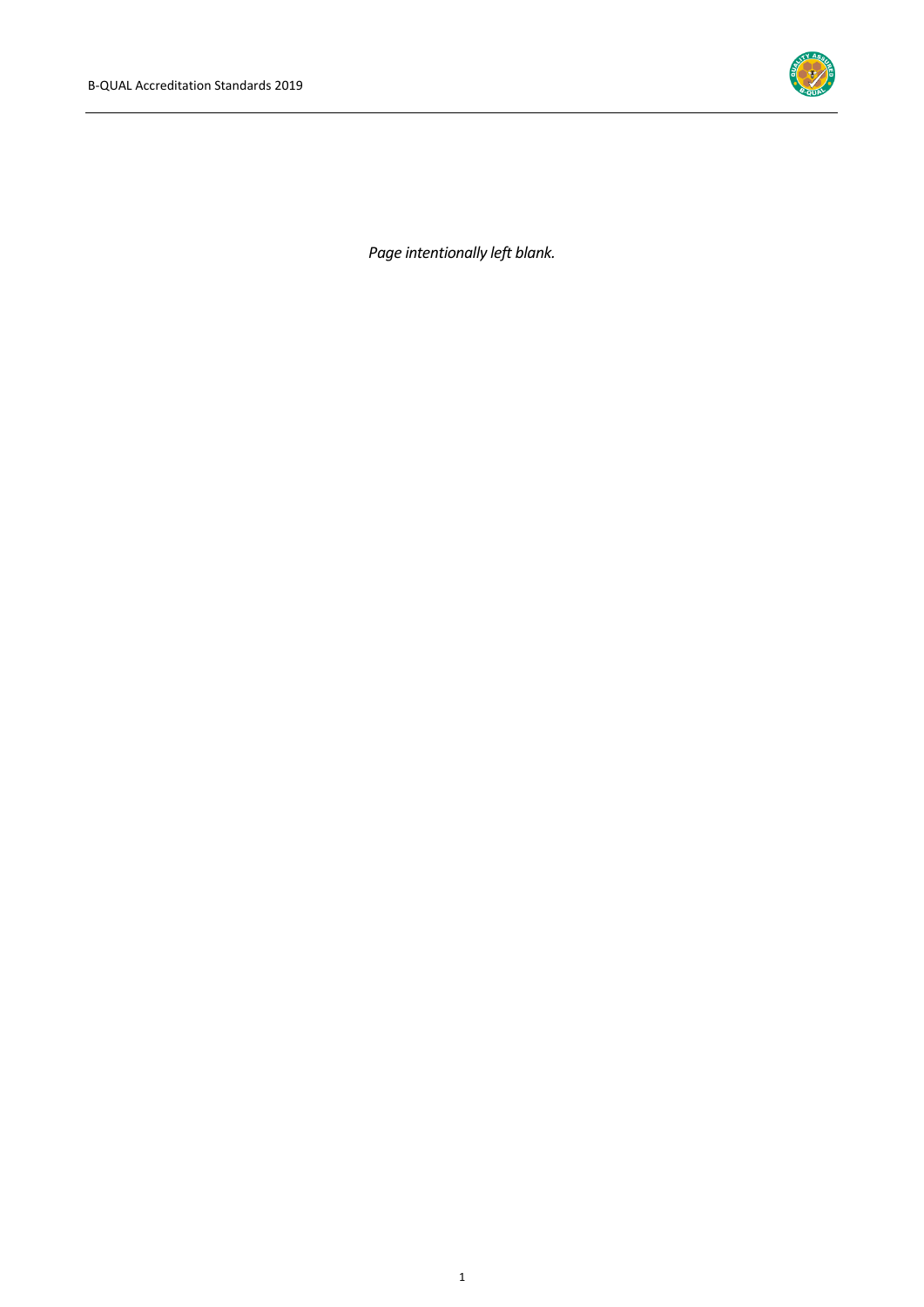

## **CONTENTS**

| $\mathbf{1}$            |      |  |  |
|-------------------------|------|--|--|
| $\mathbf{2}$            |      |  |  |
| $\overline{\mathbf{3}}$ |      |  |  |
| 4                       |      |  |  |
| 5                       |      |  |  |
| 6                       |      |  |  |
|                         | 6.1  |  |  |
|                         | 6.2  |  |  |
|                         | 6.3  |  |  |
|                         | 6.4  |  |  |
|                         | 6.5  |  |  |
|                         | 6.6  |  |  |
|                         | 6.7  |  |  |
|                         | 6.8  |  |  |
|                         | 6.9  |  |  |
| $\overline{\mathbf{z}}$ |      |  |  |
|                         | 7.1  |  |  |
|                         | 7.2  |  |  |
|                         | 7.3  |  |  |
|                         | 7.4  |  |  |
|                         | 7.5  |  |  |
|                         | 7.6  |  |  |
|                         | 7.7  |  |  |
| 8                       |      |  |  |
|                         | 8.1  |  |  |
|                         | 8.2  |  |  |
|                         | 8.3  |  |  |
|                         | 8.4  |  |  |
|                         | 8.5  |  |  |
|                         | 8.6  |  |  |
|                         | 8.7  |  |  |
|                         | 8.8  |  |  |
|                         | 8.9  |  |  |
|                         | 8.10 |  |  |
|                         | 8.11 |  |  |
|                         | 8.12 |  |  |
|                         | 8.13 |  |  |
|                         | 8.14 |  |  |
|                         | 8.15 |  |  |
|                         | 8.16 |  |  |
|                         | 8.17 |  |  |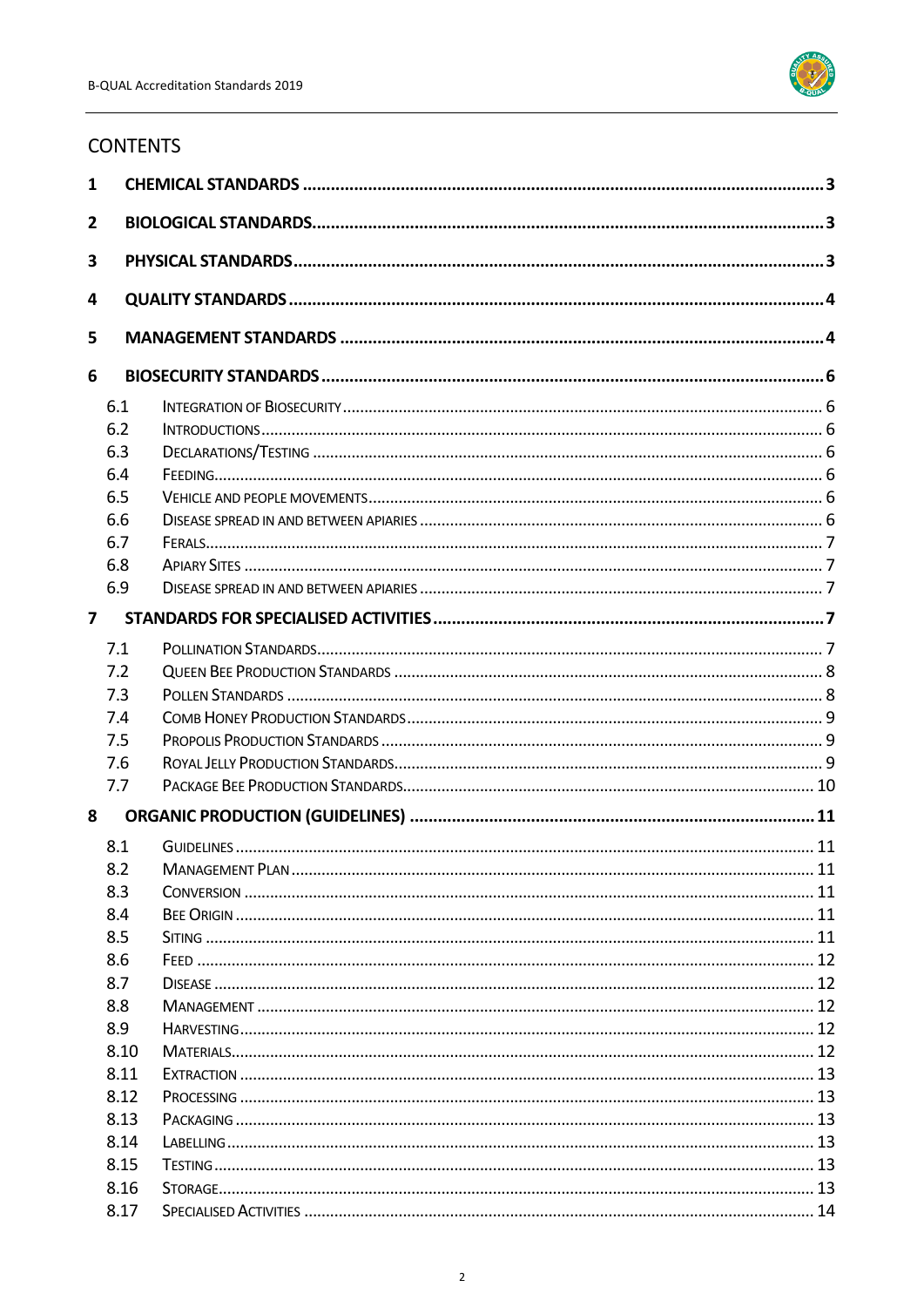

## **1 Chemical Standards**

- An ordering system is established for recording the purchase of all antibiotics and/or other chemicals.
- Recommended antibiotic and/or other chemical treatment procedures, including the recording of dose rates, are used. Records of workers authorised to use chemicals are maintained.
- All bee colonies or materials treated with antibiotics and/or chemicals are identified and recorded on the vendor declaration to ensure that any withholding periods are observed. The number of colonies treated in an apiary are also recorded.

# **2 Biological Standards**

- The likelihood of product contamination is minimised through the use of personal cleanliness and clean handling practices. Workers with health conditions do not handle product if there is a risk of impacting food safety.
- Location of apiaries away from genetically modified crops is recommended.
- Hive management includes a control program for diseases, pests and parasites.
- A vermin control program is established and all reasonable measures are taken to prevent animals and pests from entering hives, processing areas and transport vehicles.
- Buildings, equipment and vehicles are maintained in a clean condition.
- Procedures for handling hive materials in the apiary and during transport or processing minimise water, microbial, dust, soil and other foreign matter contamination of honey products.
- Low temperature storage or fumigation of honeycombs is used for pest control in stored equipment.
- Adequate clean cold water and hot water or steam are available for cleaning.
- Adequate toilets, hand wash facilities and one-use hand towels are provided.
- Adequate drainage is provided.
- Sewage, trash, and other refuse in and from the building and immediate premises are disposed of in a safe and sanitary manner.

# **3 Physical Standards**

- Foreign objects are removed from hives and/or processing area.
- Broken boxes/frames are removed or reconditioned.
- Processing area lights are covered.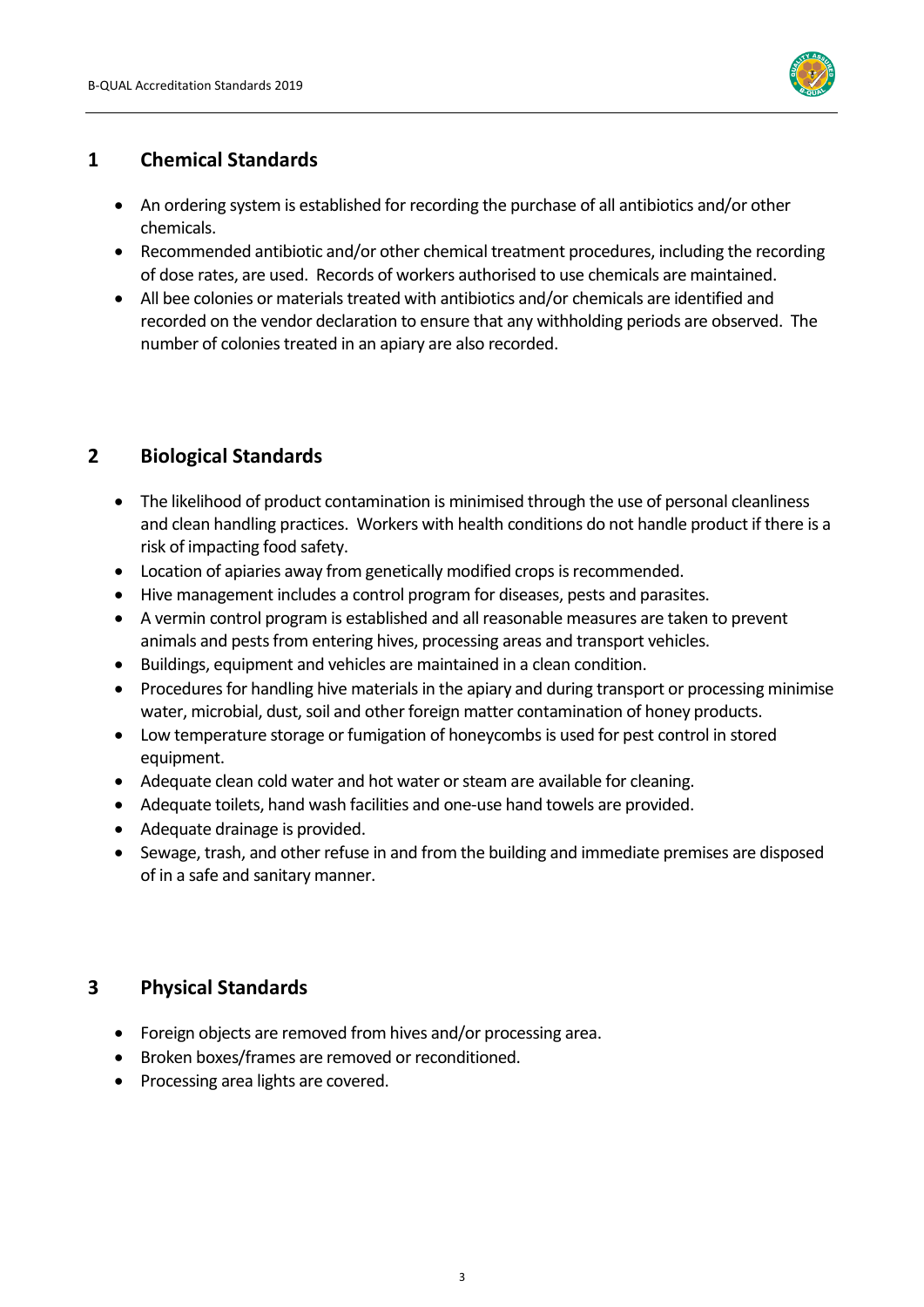

# **4 Quality Standards**

- Product is identified according to floral source.
- Australia New Zealand Food Standards Code Standard 2.8.2 3. Food that is sold as 'honey' must: (a) be honey, and (b) contain: (i) no less than 60% reducing sugars; and (ii) no more than 21% moisture.
- Honey producers and/ or packers importing honey from overseas shall conduct a risk assessment of approved suppliers to determine if adulteration testing is conducted.

# **5 Management Standards**

## **General**

- The manager has responsibility and authority to:
	- i) approve or reject all components of process materials;
	- ii) approve all procedures impacting on the identity, quality, and purity of product;
	- iii) monitor the production processes and instigate corrective actions if required.
- A food safety program based on HACCP principles and compliance with the Food Standards Code has been implemented.
- All staff engaged in production, processing and packing have relevant training, knowledge and skills to perform tasks. Workers receive relevant instruction in food safety, bee husbandry, bee health and honey processing.

## 5.1.2 Records

- A vendor declaration (or delivery docket) is completed for packer processing.
- Hive material is clearly identified for traceability.
- Records of harvesting dates, location and honey source are maintained.
- All outgoing product is clearly identified and documented for traceability.
- A system is established to ensure that invalid or obsolete documents are promptly removed from use.
- A checklist or procedure (internal audit) to verify compliance with the industry quality assurance program is established.

## **Facilities**

- The flow of components through the building or buildings is according to enterprise flowcharts, which aim to minimise contamination.
- Design, construction, maintenance and cleanliness of the processing area minimise the likelihood of product contamination.
- Suitable areas are available for receipt, processing, labelling, storage and dispatch of product.
- Design and construction comply with B-QUAL Standards.
- Appropriate ventilation and natural and/or artificial light are available in the processing area.
- Product is stored under cover where practicable for protection from the likelihood of contamination, adverse environmental conditions and overheating.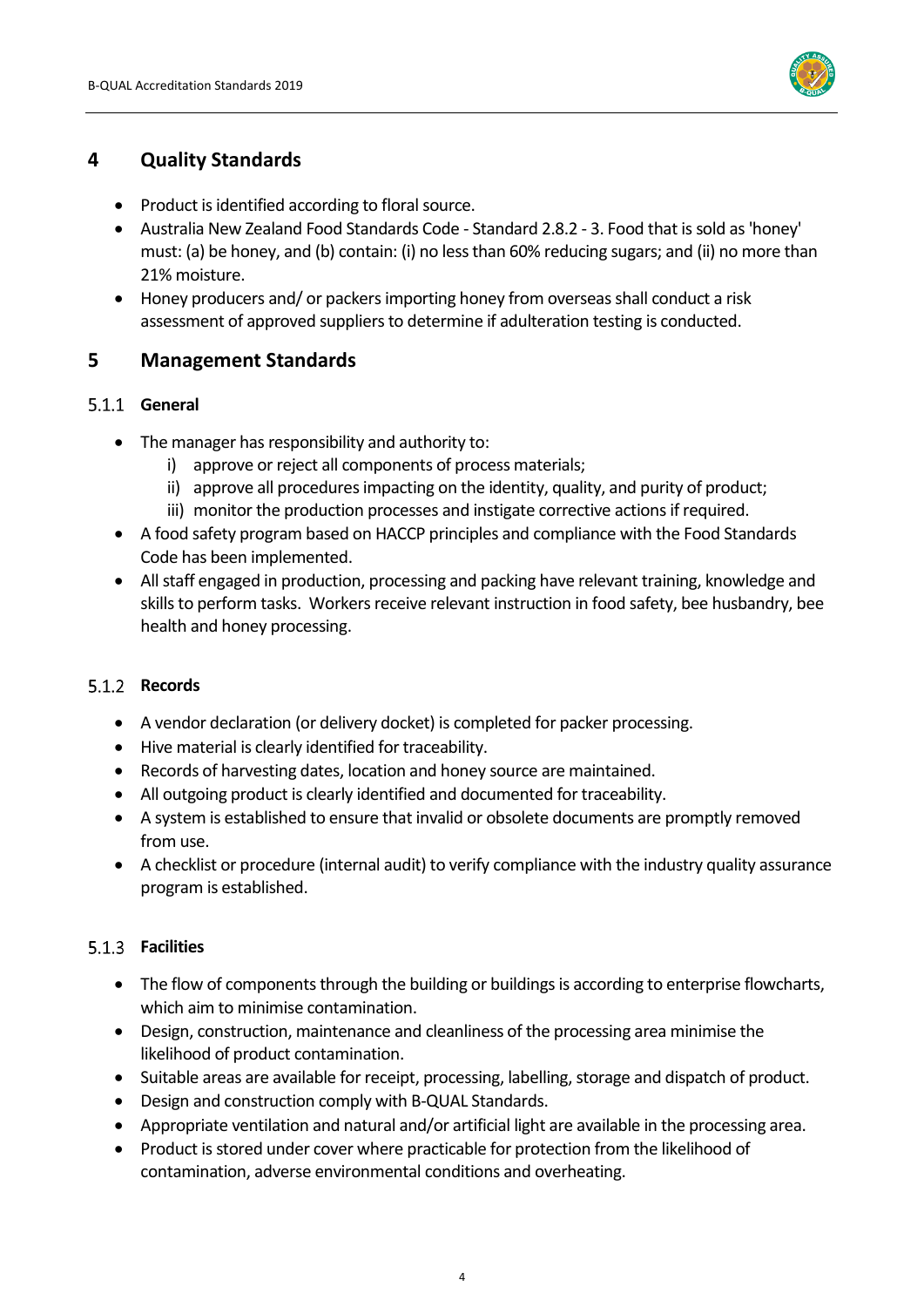

#### **Equipment**

- Plant equipment is of an appropriate design and is maintained in good working order. Equipment is cleaned and maintained at appropriate intervals. Cleaning records are kept.
- Food grade grease is used above the food line.
- Best industry practice for carrying supers of honey and extracted supers minimise the likelihood of product contamination during transport. Loads are covered during transport.
- Drums for reuse are checked for damage, deterioration and contaminants. Suspect drums/containers are not used.
- Food grade equipment is used for honey processing and storage.
- Drums, Pails/Buckets or IBC's food grade containers.

## **Stock**

- All stock is rotated so that the oldest stock is used first or according to honey varieties or packer demands.
- All rejected stock is identified and disposed of appropriately.
- Disposed of appropriately as per biosecurity standard. Note if burning then fire permit from relevant authority may be required.
- The distribution of product can be readily determined to facilitate its recall if necessary.
- Disposed of appropriately as per biosecurity standard. Note if burning then fire permit from relevant authority may be required.

## 5.1.6 Processing

- Representative samples of product are collected, identified and stored for the required time period for testing and examination if required.
- Product is graded, stored, blended, processed and stored to meet food safety and customer quality expectations.
- Product is processed according to optimal time/temperature conditions to produce quality product.
- All food products for retail sale have tamper evidence packaging.
- All storage containers have tamper evidence packaging (not just food products for retail sale as some may be selling to packers)

## **Labelling**

- Documentation for all in-coming product is checked and product is assessed for appropriate labelling, damage and contamination.
- All outgoing product is clearly identified and documented for ownership traceability. They are labelled according to legislative requirements and appropriate records are maintained. Obsolete labels, labelling and other packaging materials are removed.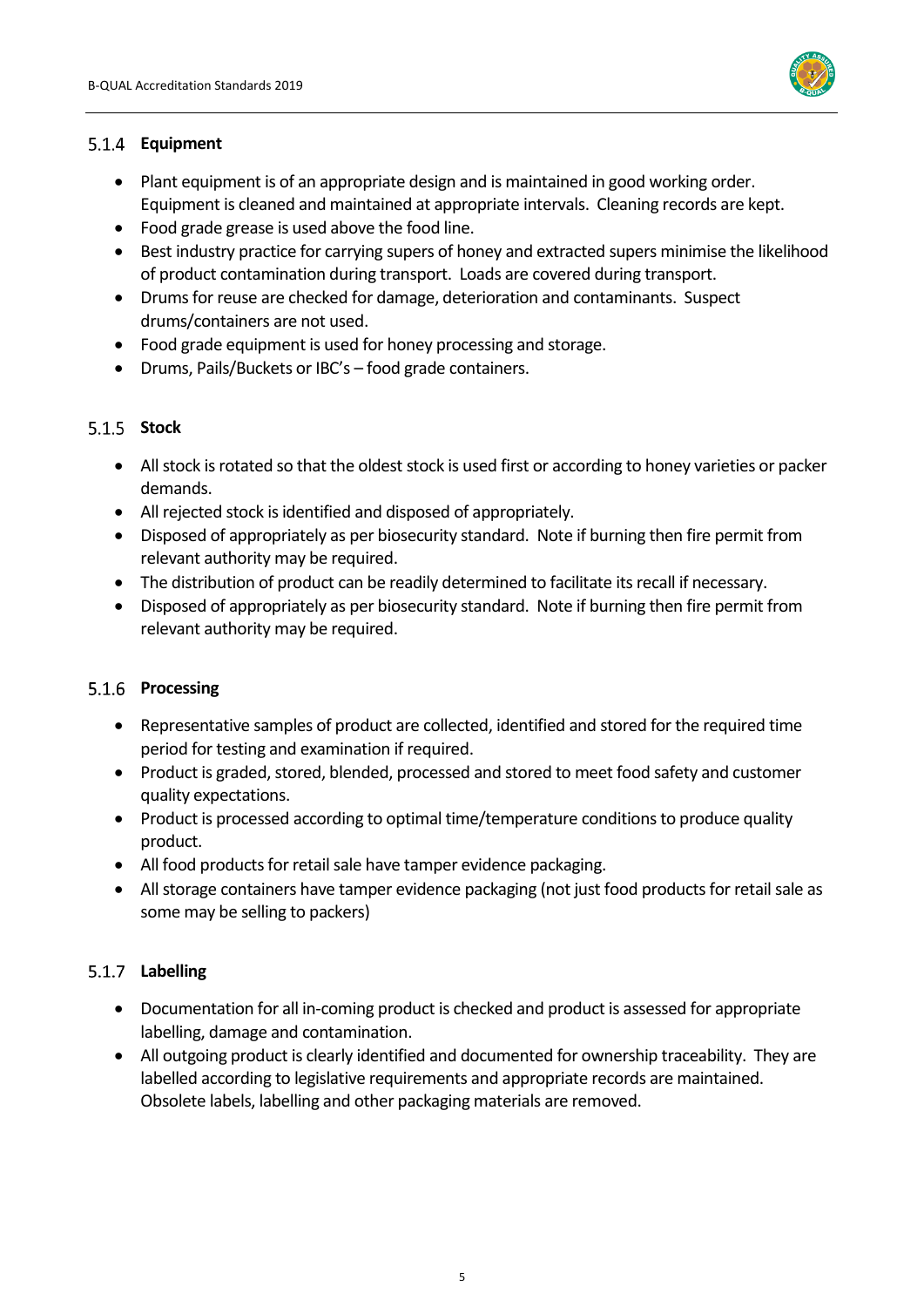

# **6 Biosecurity Standards**

#### **6.1 Integration of Biosecurity**

• Compliance with the B-QUAL Program Standards, Records and work instructions form part of the industry Biosecurity Plan.

## **6.2 Introductions**

- Where feasible, queens, package bees, or hives of bees and hives are only purchased from B-QUAL certified suppliers within Australia.
- Health status is assessed prior to purchase and again on arrival.
- Comply with AQIS entry and release requirements for imported queen bees.
- Any imported genetic material e.g. Semen, not just queen bees.

## **6.3 Declarations/Testing**

- If disease status is not known, all second hand beekeeping hive equipment is sterilised (excluding equipment used in organic production) or a vendor declaration is obtained.
- Honey culture tests are used to identify the presence of AFB
- Yearly honey culture tests
- Culture or slide
- AFB testing mandatory

#### **6.4 Feeding**

- If the disease free status of bee food is not known, no non-irradiated bee derived products are used, except in the production of organic products.
- Feed is only purchased from quality assured suppliers operating a biosecurity program.
- The number of external bees foraging at feeding sites is minimised.
- The feeding of honey to birds is discouraged.

#### **6.5 Vehicle and people movements**

- Vehicle and people movements around apiary sites and extraction plants are minimised. Legal requirements for moving bees are complied with.
- Vehicles are cleaned thoroughly if contamination is suspected.
- The processing plant is secured when unattended.
- Clean for seed/weed transfer

#### **6.6 Disease spread in and between apiaries**

- Add inspections at least yearly as per biosecurity manual.
- Add spills to be cleaned up
- Culture or slide
- Personal hygiene clean hands/gloves/hive tools/equipment/etc.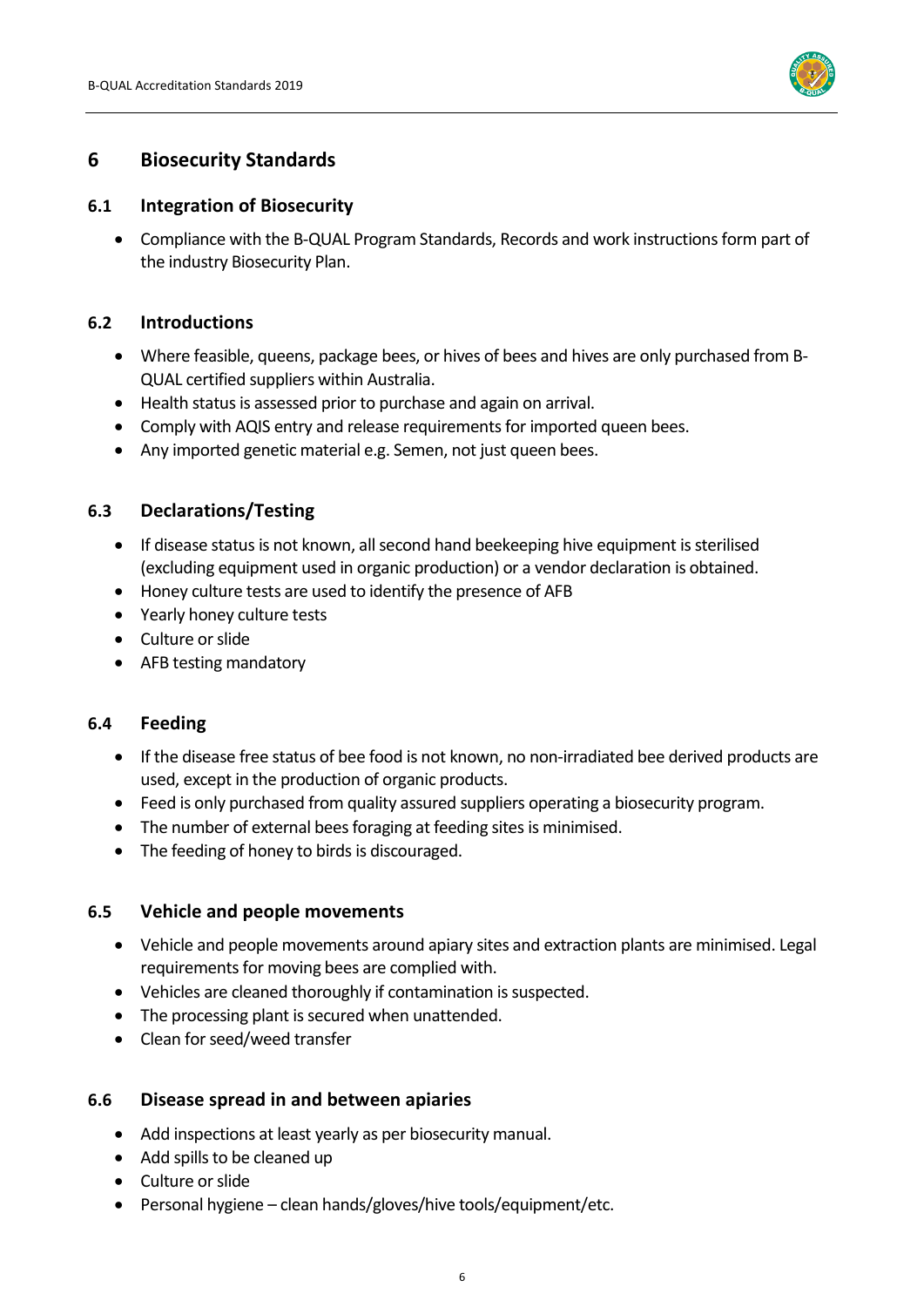

#### **6.7 Ferals**

- Precautions are taken against swarming and robbing bees, particularly if a disease hot spot is suspected.
- Isolate captured swarms for six months.

# **6.8 Apiary Sites**

- Where possible, apiaries are not placed near honey packing or beeswax rendering plants.
- Placing apiaries near neglected apiaries or stored, used beekeeping material is avoided. The relevant Government agency is notified if neglected apiaries are located.
- Placing apiaries near rubbish tips or known areas for open feeding of birds is avoided.
- Hives are inspected and diseased hives treated or removed before placement on sites.

# **6.9 Disease spread in and between apiaries**

- Where feasible, introductions are segregated and managed separately and placed under surveillance for at least six months or until satisfied of their status.
- Honey and bee materials are 'bee-proofed' during transport and adequate storage facilities are provided to prevent robbing by bees.
- Hives, particularly brood combs, are inspected on a regular basis.
- Honey spills, exposed bee combs and wax are covered to prevent robbing by bees.
- Honey and bee materials are secured against external contamination when unattended.
- Authorities are contacted if a notifiable disease or parasite is suspected or hives experience unusual sickness or death.
- Appropriate measures for disease control are taken and any treatment details are recorded.
- A broad-based barrier management system for disease control has been developed.
- The smoker and hive tool are cleaned before commencing work at each new apiary and after being used on a suspect diseased hive.
- Robbing of open hives is minimised when working.
- All second hand extracting equipment is cleaned.
- Honey containers are cleaned inside and out, dried and sealed.
- Robbing bees are controlled by bee-proofing buildings and keeping honey spillage's covered.
- Sewage, trash and other refuse in and from buildings and the immediate premises are disposed of in a safe and sanitary manner.
- Wastewater is disposed of through a digester or other appropriate method.
- Beekeepers abide by the Codes of Practice for Conserved Lands.

# **7 Standards for Specialised Activities**

## **7.1 Pollination Standards**

• The Biosecurity Code of Practice, Australian Food Standards, tB-QUAL Standards, best industry practices such as NSW DPI AgGuide *Pollination using honey bees* and other relevant authorities requirements are complied with.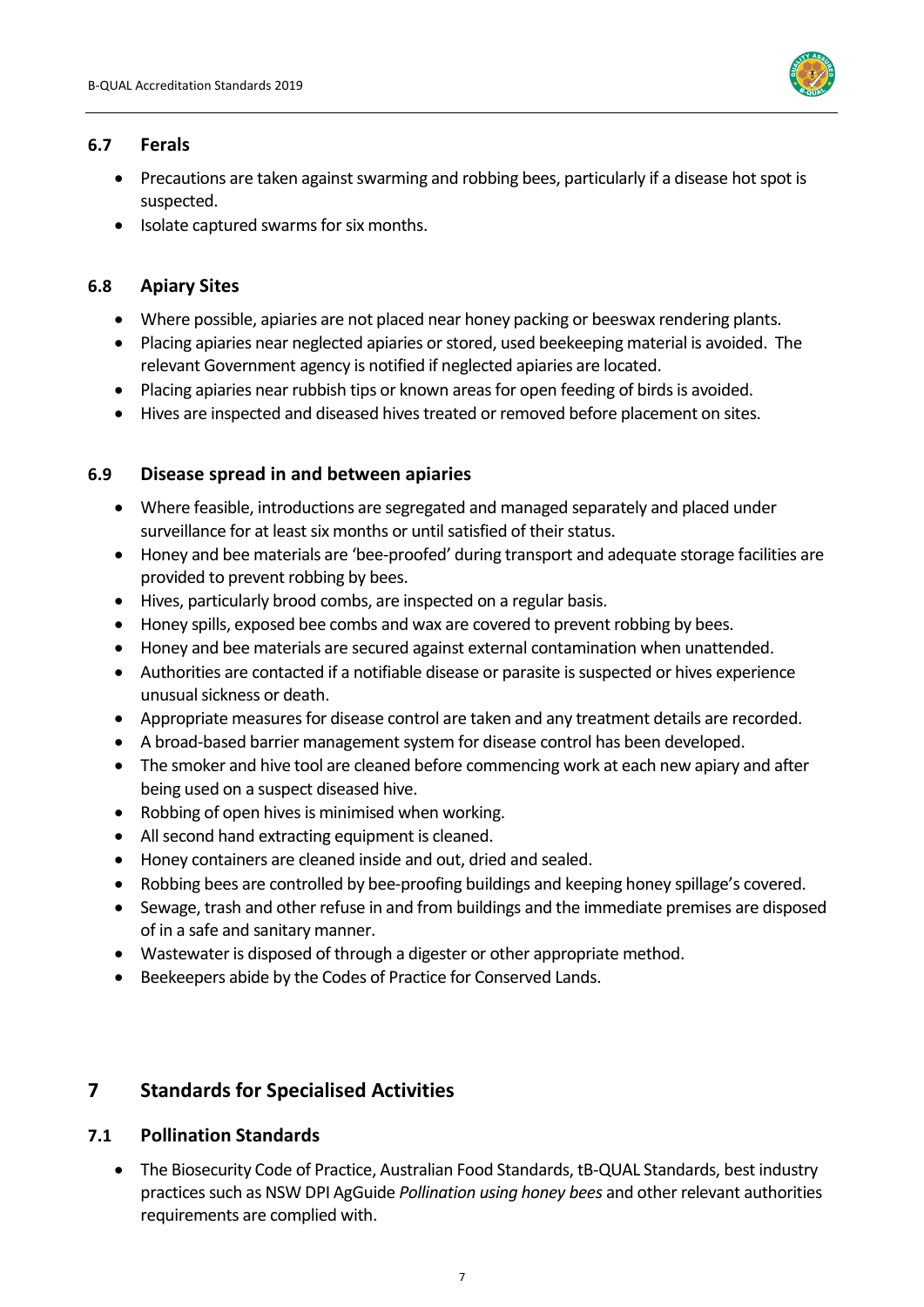

- A written agreement for crop specific pollination services is recommended.
- The health, strength and conditions of bee colonies are adequate to effectively forage crops and effect pollination to recommended standard or above for the crop.
- Crops are monitored for adequate bee foraging and pollination activity.
- Honey supplies are monitored for adequacy and supplementary feeding is provided if required.
- Bee colonies are not aggressive.
- Beehives are located to maximise the potential for effective pollination.
- Toxic insecticides in the vicinity of hives and foraging areas are avoided.
- The B-QUAL Biosecurity Plan is closely adhered to.
- Recommendation for Pollination Services course.

## **7.2 Queen Bee Production Standards**

- Breeding stock are sourced from stock instrumentally inseminated, stock mated in an isolated area or select tested queen mother stock.
- Age and nutrition of grafted larvae in cell raising colonies are assessed. Larvae are well-fed and not more than 24 hours old when grafted.
- Adequate numbers of nurse bees are present in cell raising colonies.
- Natural or supplementary pollen and nectar are abundant during the complete production period.
- Adequate numbers of mature genetically suitable drones are provided around mating apiaries.
- Queens are caught from mating nuclei at a suitable age.
- A knowledge of bee health allows recognition and treatment of bee diseases.
- Breeders have a demonstrated basic knowledge of the principles of inheritance of bee characteristics.
- Only irradiated honey is used as a honey source for queen candy.
- Only new cages and material are used for queen shipments.
- The B-QUAL Biosecurity Plan is closely adhered to.
- All export consignments are covered by AQIS health certification.
- Transport, storage, finance arrangements and the necessary documentation are in order prior to sales.
- Recommendation for Queen Bee Rearing course.

## **7.3 Pollen Standards**

- The Australian Food Safety Standards, the B-QUAL Standards, the National Standard for Organic and Biodynamic Product (if applicable) and relevant authority requirements are complied with.
- Pollen collection is avoided from crops treated with pesticides and from genetically modified crops.
- Pollen for human consumption is collected every 2-3 days using sanitary methods.
- Pollen for feeding back to bees is collected every 5-7 days.
- Where possible, pollen containing a high crude protein content is collected.
- The moisture content of pollen for human consumption is reduced to between 2.5 and 6.0%.
- Where possible, pollen is frozen for 24 to 48 hours immediately following collection to eradicate insect pests. The pollen should be thoroughly cleaned to remove any foreign objects.
- After collection, pollen is stored correctly and processed as soon as possible to prevent deterioration. Foreign material is removed.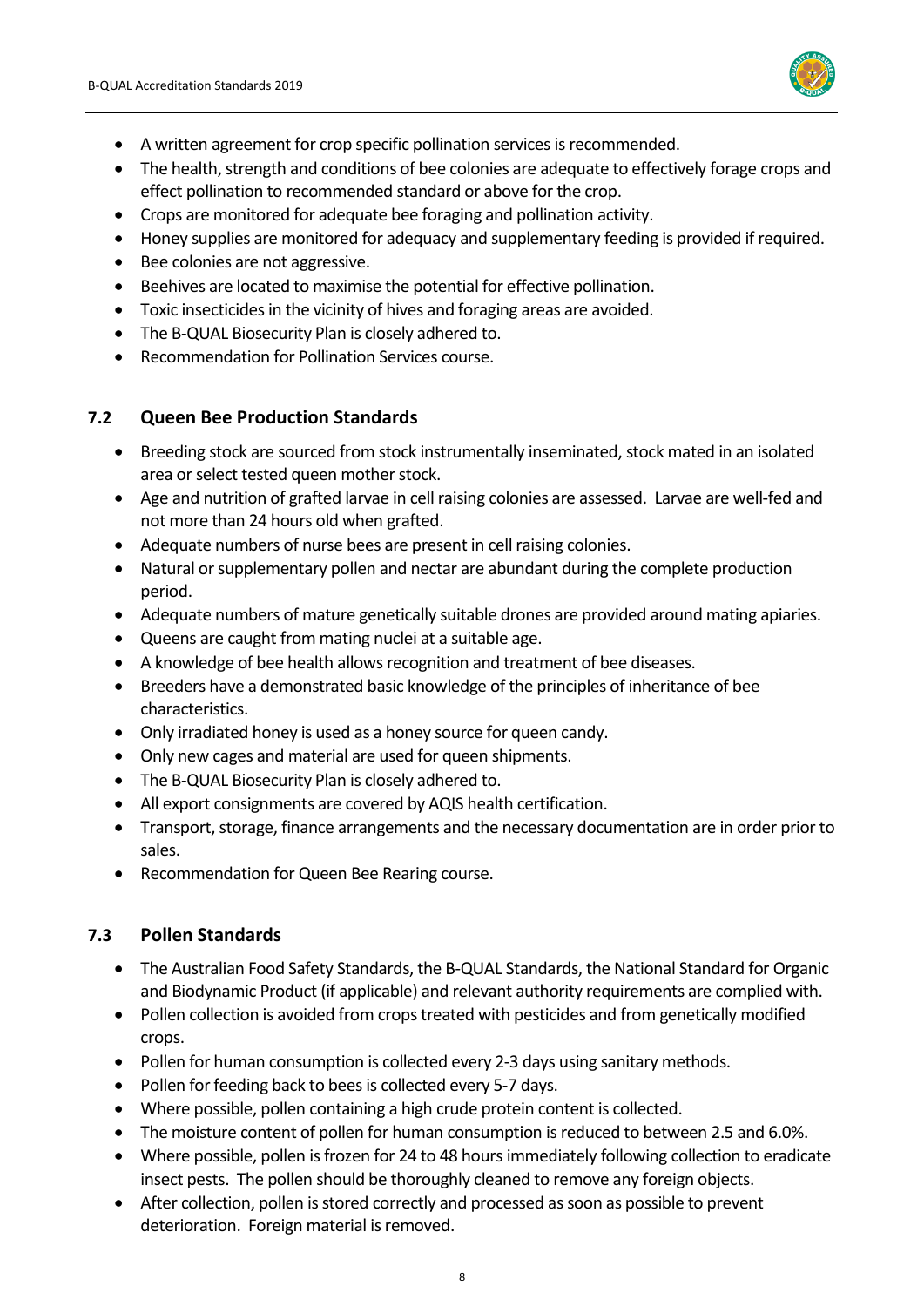

- Pollen is packaged in clean, airtight containers and is labelled according to legislative requirements. No fumigants are used.
- B-QUAL honey packer quality standards are complied with.
- It is recommended that pollen is gamma irradiated before being fed to bees.

# **7.4 Comb Honey Production Standards**

- The Australian Food Safety Standards, the B-QUAL Standards, the National Standard for Organic and Biodynamic Product (if applicable), the B-QUAL Biosecurity Plan and relevant authority requirements are complied with.
- Only new foundation and comb is used.
- Frames/section materials are new or thoroughly cleaned before use.
- Procedures for handling hive materials in the apiary and during transport minimise water, microbial, dust, soil and other foreign matter contamination of honey products.
- Only floral sources displaying slow crystallisation are utilised.
- Approximately 95% of cells are fully capped before the comb is removed.
- Cold rooms or CO2 treatment are used to control wax moth during storage.
- B-QUAL honey packer quality standards are complied with.

# **7.5 Propolis Production Standards**

- The Australian Food Safety Standards, the B-QUAL Standards, the National Standard for Organic and Biodynamic Product (if applicable), the B-QUAL Biosecurity Plan and relevant authority requirements are complied with as well as international standards.
- Procedures for handling hive materials in the apiary and during transport minimise water, microbial, dust, soil and other foreign matter contamination of hive products.
- Collection inserts are thoroughly cleaned before re-use.
- Cold rooms or CO2 treatment are used to control wax moth during storage.
- B-QUAL honey packer quality standards are complied with.

# **7.6 Royal Jelly Production Standards**

- The Australian Food Safety Standards, the B-QUAL Standards, the National Standard for Organic and Biodynamic Product (if applicable), the B-QUAL Biosecurity Plan and relevant authority requirements are complied with as well as international standards.
- Larvae for grafting should be less than 24 hours old.
- The likelihood of contamination is minimised through the use of personal cleanliness and clean handling practices. Workers with health conditions do not handle product if there is any risk of impacting safety.
- Larvae are removed from all started cells, prior to harvesting of royal jelly.
- Freshly collected jelly is strained to remove larval skin following moulting and then placed directly into appropriate storage.
- Freshly strained jelly is placed under refrigeration at the correct storage temperature soon after being harvested.
- B-QUAL honey packer quality standards are complied with.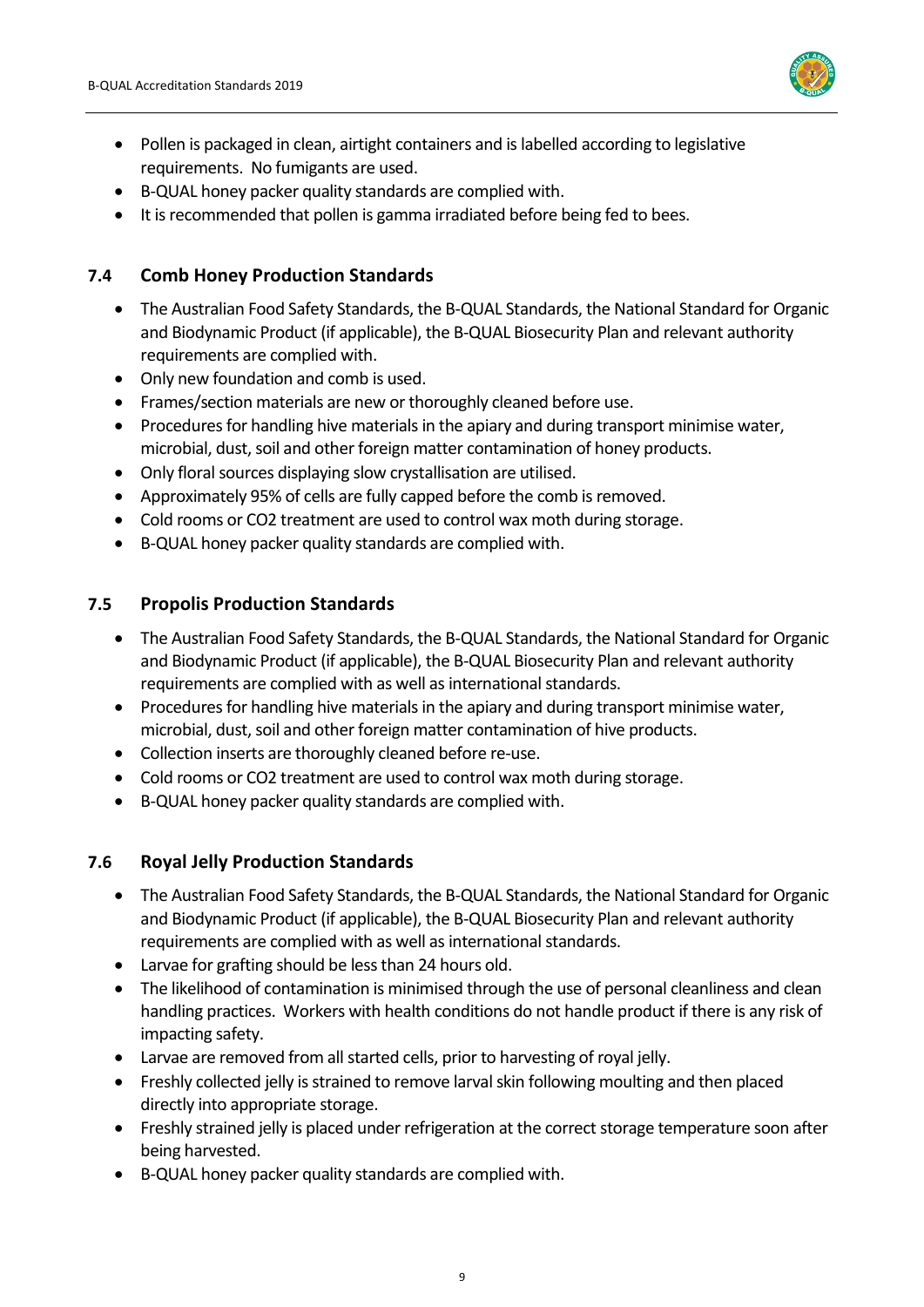

## **7.7 Package Bee Production Standards**

- Package bees are produced according to best industry practice and they comply with regulatory and B-QUAL biosecurity requirements.
- All export consignments are covered by Department of Agriculture and Water Resources health certification.
- Transport, storage, finance arrangements and the necessary documentation are in order prior to shipping.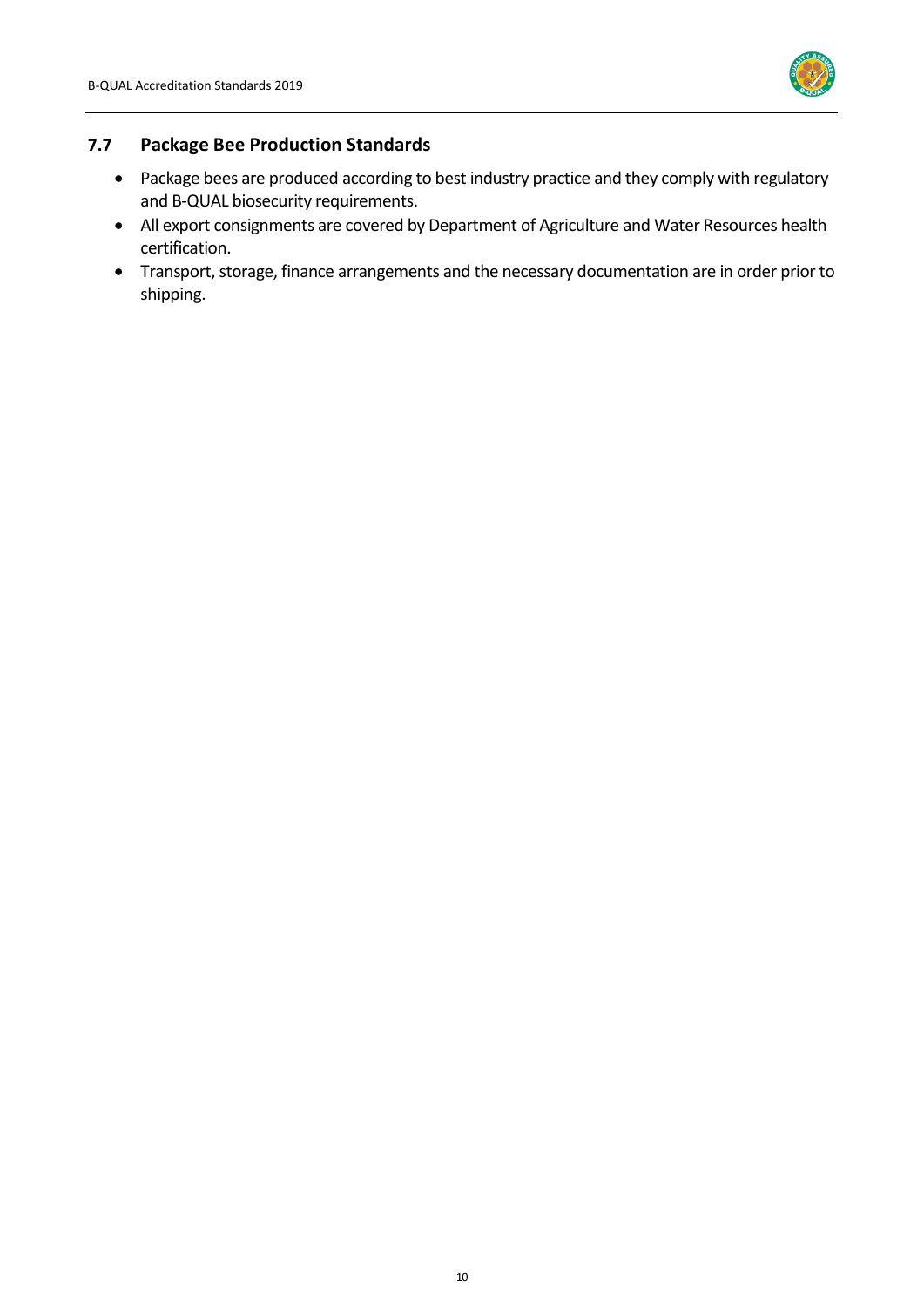

# **8 Organic Production (Guidelines)**

DISCLAIMER: Organic Certification is not obtained through B-QUAL, but with other certifying bodies. There is a long transitional period to become certified organic. It is advisable to discuss this with an appropriate certifying authority.

## **8.1 Guidelines**

• Inspection and certification is in accordance with the National Standard for Organic and Biodynamic Produce 3.7 and the approved certifying organisation.

## **8.2 Management Plan**

- An organic management plan that demonstrates the operation development and organic integrity is maintained.
- Production is not alternated between organic and conventional methods.
- Potential risks and consequences of sources of external contamination are addressed.
- Products produced from synthetic chemicals, genetic engineering or ionising radiation are not used.

#### **8.3 Conversion**

• Hives must be under a system of inspection for at least 12-months before any products can be labelled as organic or bio‐dynamic.

## **8.4 Bee Origin**

• Selection of bees is based on vitality, resistance to disease and suitability to region and climatic conditions. Acquisition of any bees is from organic production units, where possible. If purchases are from non-organic sources, the extractions for the following 12 months are not to be labelled and marketed as organic product.

## **8.5 Siting**

- A map of appropriate scale lists hive locations and documentation provides evidence that demonstrates the organic status of these areas. Nectar and pollen sources within a radius of 5 km from the apiary site consist of organically produced crops and/or spontaneous vegetation. Pollution sources such as agro-chemicals are not within this radius.
- Apiary sites have adequate supplies of clean water, natural nectar, honeydew and pollen. They are also placed in low ant activity areas.
- Records on the number, location (including maps), condition and colony management are maintained.
- Apiaries are clearly labelled with the operator registration number. Individual hives have an identification code that relates to each section of the hive. Apiary movements are registered with the certifying body. Locations are regularly updated.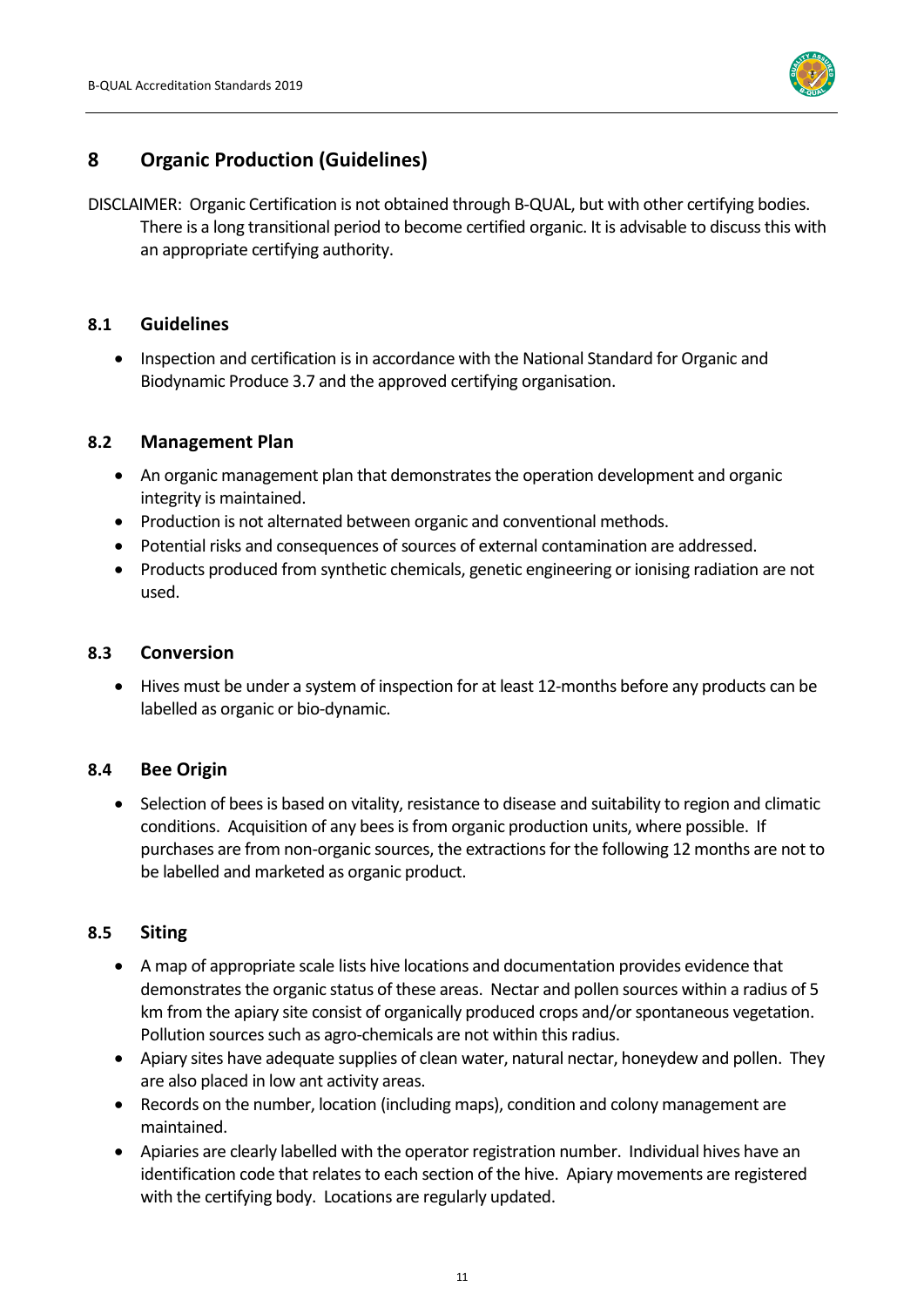

#### **8.6 Feed**

- Hives are left with sufficient reserves of honey and pollen to survive between production flows.
- Hives are fed only under extreme climatic or other extenuating circumstances.
- If artificial feeding of bees is required, the extractions for the following 12 months are to be labelled non-organic

# **8.7 Disease**

- Disease prevention in beekeeping is based on the selection of appropriate low susceptibility strains and disease control is encouraged through management practices, which do not include the use of antibiotics.
- Colonies with American Foulbrood are destroyed.
- The use of synthetically compounded materials for health care is prohibited except where the imminent health of the colony is threatened. If treatment is required, the hive is removed from the foraging area and taken out of organic production. Bee products harvested for twelve months following the use of such antibiotics is not certified organic and foundation wax is replaced.
- Refrigeration or freezing is recommended for wax moth control in storage areas.
- Following is the list of products for possible use for pest and disease control or hive disinfecting: caustic soda; lactic, oxalic, acetic, formic acid; sulphur; etheric oils; bacillus thuringiensis; heat (flame, hot water), and; wax or paraffin dipping. Pests are controlled by cold room treatment for stored equipment. Check with the certification body and State Departments of Agriculture with respect to the acceptability of using these products.
- Botanical compounds such as menthol and vegetable oils are not used within thirty days of a honey flow, or whenever honey supers are on the hive.

# **8.8 Management**

- Bottom boards are scraped routinely to remove accumulations of wax and other debris that serve as food and shelter for wax moths.
- Settling tanks and/or strainers/centrifuge are recommended for removal of foreign materials.
- Queen Bees do not have their wings clipped.

## **8.9 Harvesting**

• Bees are removed from hives by the use of bee escape boards, shaking, brushing, forced air blowers, or smoker fuel made only from natural, unprocessed substances.

## **8.10 Materials**

- Hives are made of materials that present no risk of contamination to the environment or apiculture products. Particle board and/or toxic wood preservatives are not used in hive construction or maintenance, and only exterior surfaces of the hives are painted.
- Comb foundations are made from pure certified organic beeswax. Wood frames are to be used.
- Beeswax for new foundations is sourced from organic production units. The wax is derived from capping's, or where certified foundation is used. Comb honey is only eligible for certification if the foundation used is certified as organic.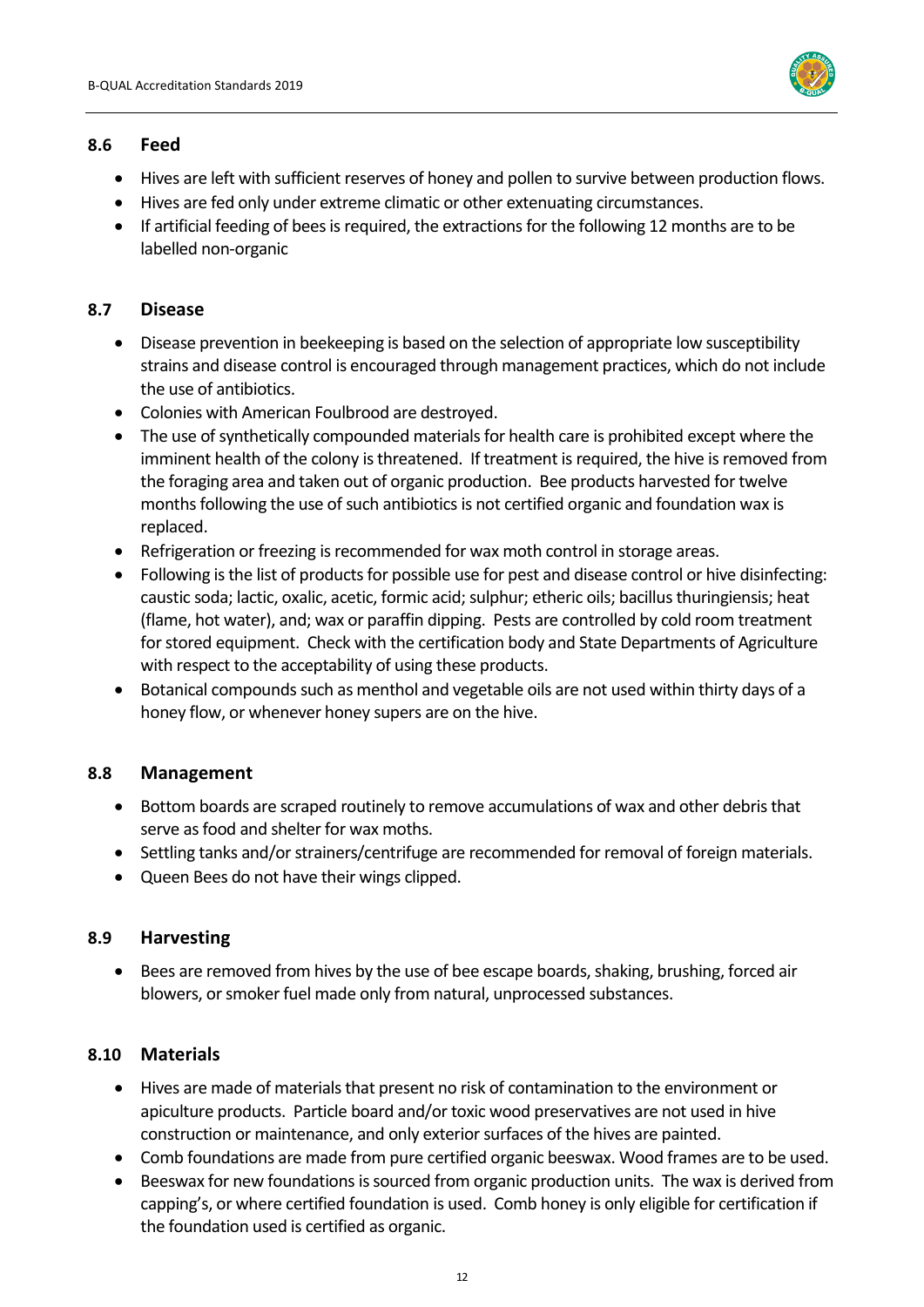

- Physical treatments such as cold rooms and steam or direct flame are permitted.
- Only approved products are used for cleaning and disinfecting materials, buildings, equipment and utensils.
- Hives are only coated on the exterior with paraffin or beeswax mixtures, naturally compounded paints or non-contaminating acrylic paints subject to approval.

#### **8.11 Extraction**

- Honey is only extracted from certified hives and colonies that comply with forage areas that meet the organic requirements.
- Chemical repellents are not used during honey extraction operations.
- Only combs above a queen excluder are used for honey extraction.

#### **8.12 Processing**

- Processing equipment is thoroughly cleaned with hot water and dried prior to processing.
- Temperatures below 40 $\degree$ C are used during extraction and bottling.
- Surfaces in direct contact with honey are constructed from food grade materials or coated with beeswax from certified sources.
- Extracting facilities comply with all organic processing regulations.
- Irradiation is not used in the production process.

#### **8.13 Packaging**

- Polyvinyl Chloride (PVC) is not used for packaging.
- Packaging material complies with food standard regulations.

#### **8.14 Labelling**

- Products produced in accordance with the Standard are clearly and accurately labelled according to the Standard.
- Labelling of organic honey grade or colour complies with honey industry standards. Organic honey labelled by floral source is produced solely from that single floral source and not blended with any other honey.

#### **8.15 Testing**

• Any detection of synthetic chemicals may lead to decertification.

#### **8.16 Storage**

- Products are handled in a manner that prevents contamination or substitution with substances or products not compatible with the organic standard.
- Storage containers are cleaned and dried before use.
- Honey is stored in food grade containers.